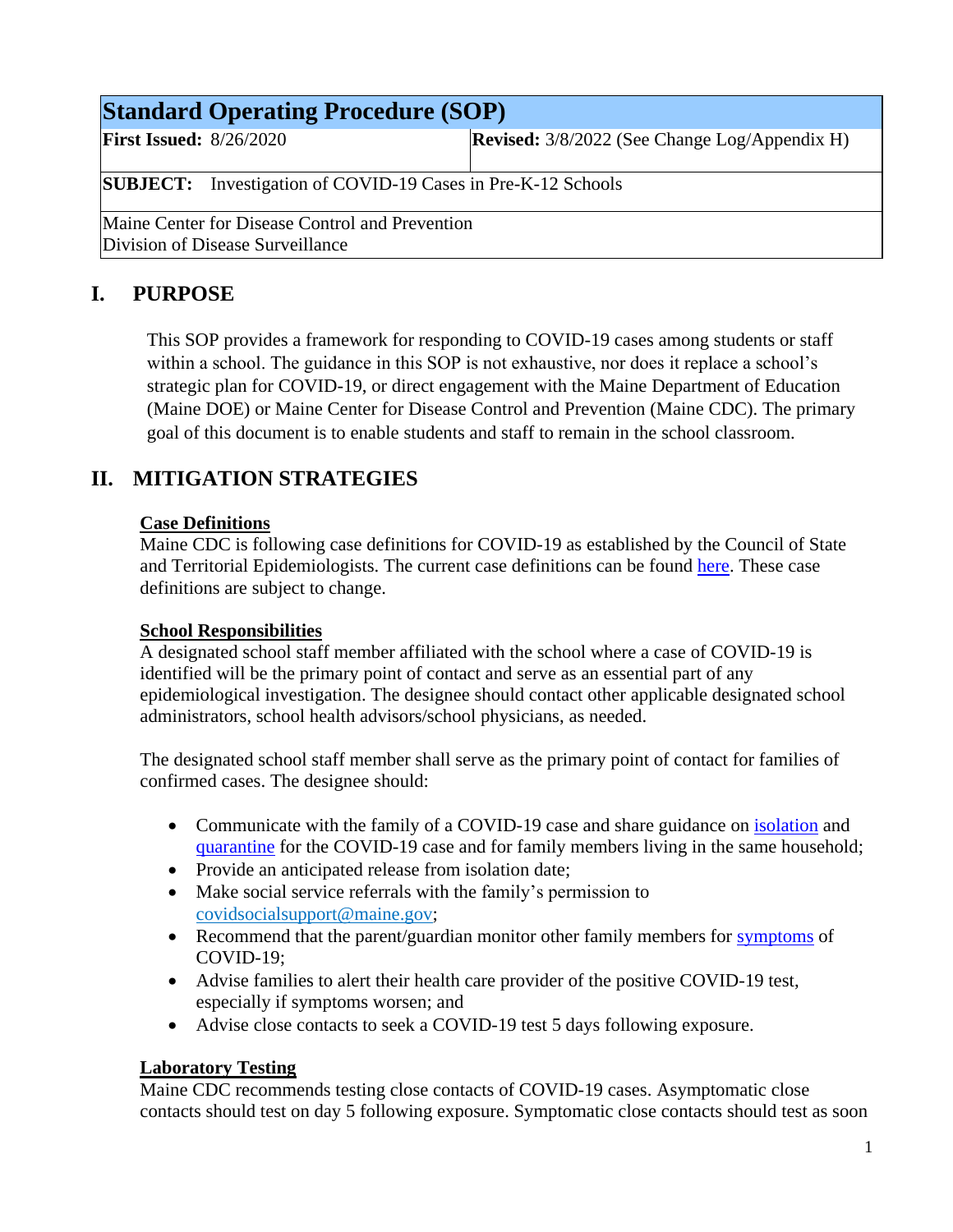as possible.

Individuals identified as close contacts should follow the U.S. CDC's [guidance on quarantine.](https://www.cdc.gov/coronavirus/2019-ncov/your-health/quarantine-isolation.html#quarantine) Testing of close contacts also helps identify additional cases and helps identify further close contacts who should quarantine. PCR confirmation of a positive antigen test is not required if the antigen test is conducted on an individual with a known exposure to a positive case or linked to a positive PCR pooled test. Pooled testing participants do not need additional testing beyond the pooled and follow-up testing if identified as close contacts, provided they remain asymptomatic.

In general, individuals who test positive should not be retested for 90 days following the date of the positive test result. However, an individual who develops new onset of symptoms consistent with COVID-19 infection during the 90-day period following the initial positive test collection date should be retested.

## **At-Home Test Results**

With increasing availability of at-home COVID-19 tests, Maine CDC suggests that schools accept the results from such tests. Please note that Maine CDC does not investigate or collect reports of positive results from at-home tests or count such positive results as cases.

#### **School-Based Pooled Testing**

Maine CDC and Maine Department of Education (DOE) have implemented a pooled PCR testing program, available to public and private schools (private pre-K-only programs are not eligible to apply). Pooled testing involves mixing several test samples together in a "batch" or "pool" and then testing the pooled sample with a PCR test for detection of SARS-CoV-2. Students who participate in this pooled testing program can avoid quarantine if exposed to COVID-19, regardless of vaccination status.

In December 2021, the U.S. CDC issued [guidance](https://www.cdc.gov/coronavirus/2019-ncov/science/science-briefs/transmission_k_12_schools.html) on a "Test to Stay strategy" for students exposed to COVID-19. Test to Stay is a practice comprising contact tracing and serial testing to allow school-associated close contacts who are not fully vaccinated to continue in-person learning and avoid quarantine. Maine's "Test to Stay" program is the pooled testing program.

#### **Masking**

Other than for individuals returning from isolation or quarantine (*see* below), universal masking in schools is optional. Local school boards have the authority to determine requirements in their respective schools.

#### **Isolation**

- Isolation is the process of separating individuals who are infected with COVID-19 from others.
- All students or staff who test positive for COVID-19 shall isolate until they meet the U.S. CDC [criteria for release from isolation,](https://www.cdc.gov/coronavirus/2019-ncov/your-health/quarantine-isolation.html) regardless of vaccination status. *See* Appendix G.
- If a student or staff has access to a test and wants to test during isolation, they should use an [antigen test](https://www.cdc.gov/coronavirus/2019-ncov/hcp/testing-overview.html) toward the end of the 5-day isolation period. Follow [U.S CDC guidance for details on](https://www.cdc.gov/coronavirus/2019-ncov/your-health/quarantine-isolation.html)  [testing.](https://www.cdc.gov/coronavirus/2019-ncov/your-health/quarantine-isolation.html) If the test result is positive, continue to isolate until day 10. If the test result is negative,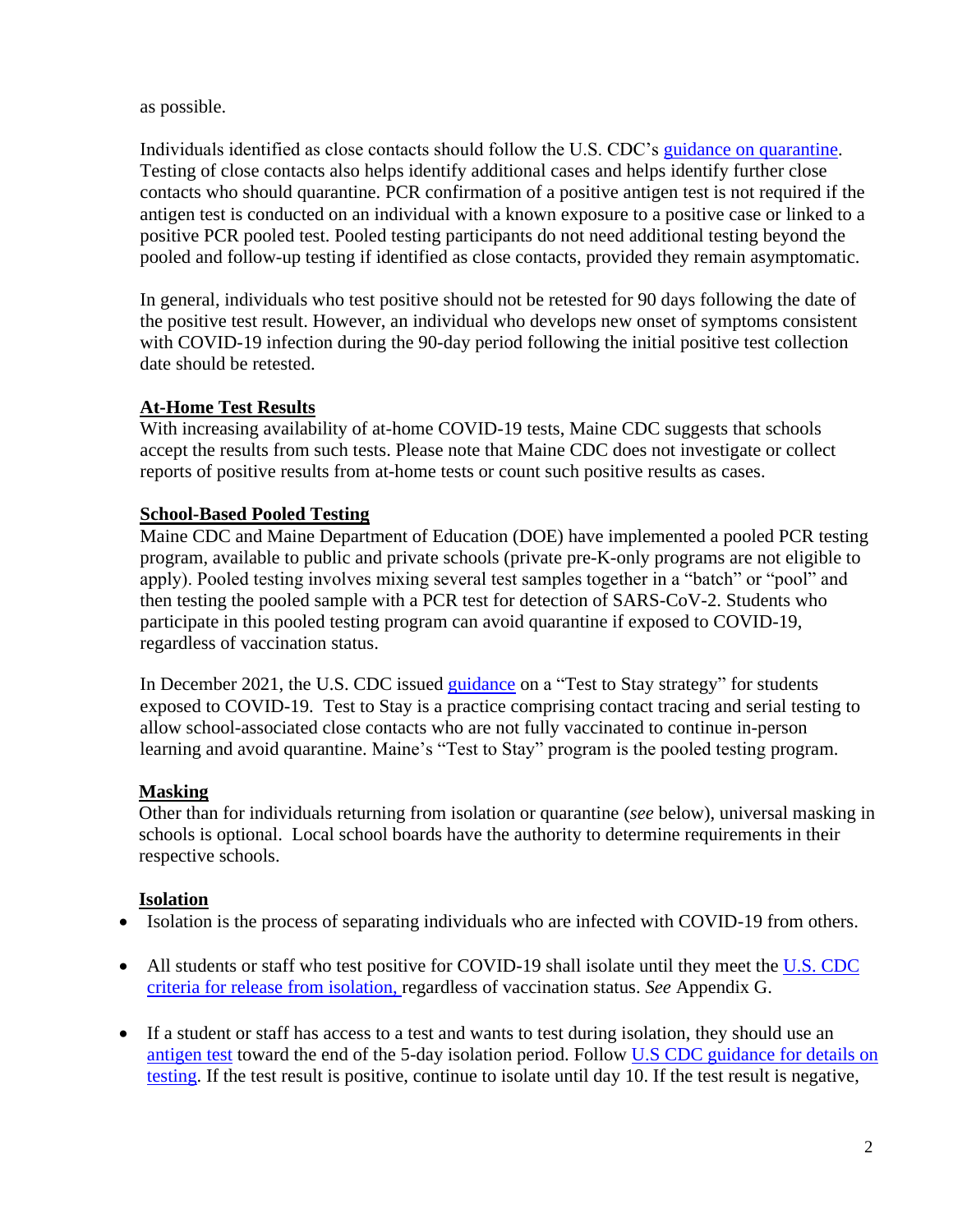isolation can end (on or after day 6), and the student or staff can return to school.

- When returning to school after isolation, [wearing a well-fitting mask](https://www.cdc.gov/coronavirus/2019-ncov/your-health/effective-masks.html) for an additional five days (until day 10) is required at all times when around others indoors, except when eating or drinking.
- The school should ensure there is a plan for people to stay masked while undergoing their 5 additional days (days 6-10).
- During times of the school day when students typically remove masks indoors (*e.g.*, during lunches, snacks, etc.), schools should have a plan for them to adequately distance from others and ensure they wear their masks when not actively participating in these activities (such as when they are not actively eating).

## **Quarantine**

• Quarantine is the process of separating and restricting the movement of persons who were in close contact with someone infected with or had symptoms of COVID-19. *See* Appendix F.

## **Contact Tracing**

- Contact tracing is the process of identifying and notifying individuals (or their families) who have had close contact with someone infected with COVID-19.
- Schools may conduct contact tracing for all students, staff, and visitors, if feasible.
- **For schools where contact tracing is feasible:**
	- o In a school setting where there is no assigned seating the whole classroom will be counted as close contacts. Where a school strictly adheres to assigned seating, close contacts will be identified using the definition in the glossary (*see* Section V).
	- o Close contacts must quarantine at home from all activities outside the home, including school and school activities, for 5 days from last COVID-19 exposure, and then must wear a well-fitting mask at all times when around others indoors, except while eating or drinking, for an additional 5 days.
	- o The school should ensure that there is a plan for people identified as close contacts and people returning to school after quarantine to stay masked at all times (except while eating and drinking) as outlined in U.S. [CDC guidelines.](https://www.cdc.gov/coronavirus/2019-ncov/community/schools-childcare/k-12-guidance.html)
	- o During times in the school day when students or staff typically remove masks indoors (*e.g.*, during lunches, snacks, etc.), schools should have a plan for them to adequately distance from others and ensure they wear their masks when not actively participating in these activities (such as when they are not actively eating).
	- o Exposures that occur in outdoor settings or on a school bus do not constitute a close contact and, thus, do not require quarantine, regardless of vaccination status. This applies even where there is physical contact in outdoor settings (*e.g.*, during sporting events).
	- o Designated school staff, along with other school officials, should make initial contact with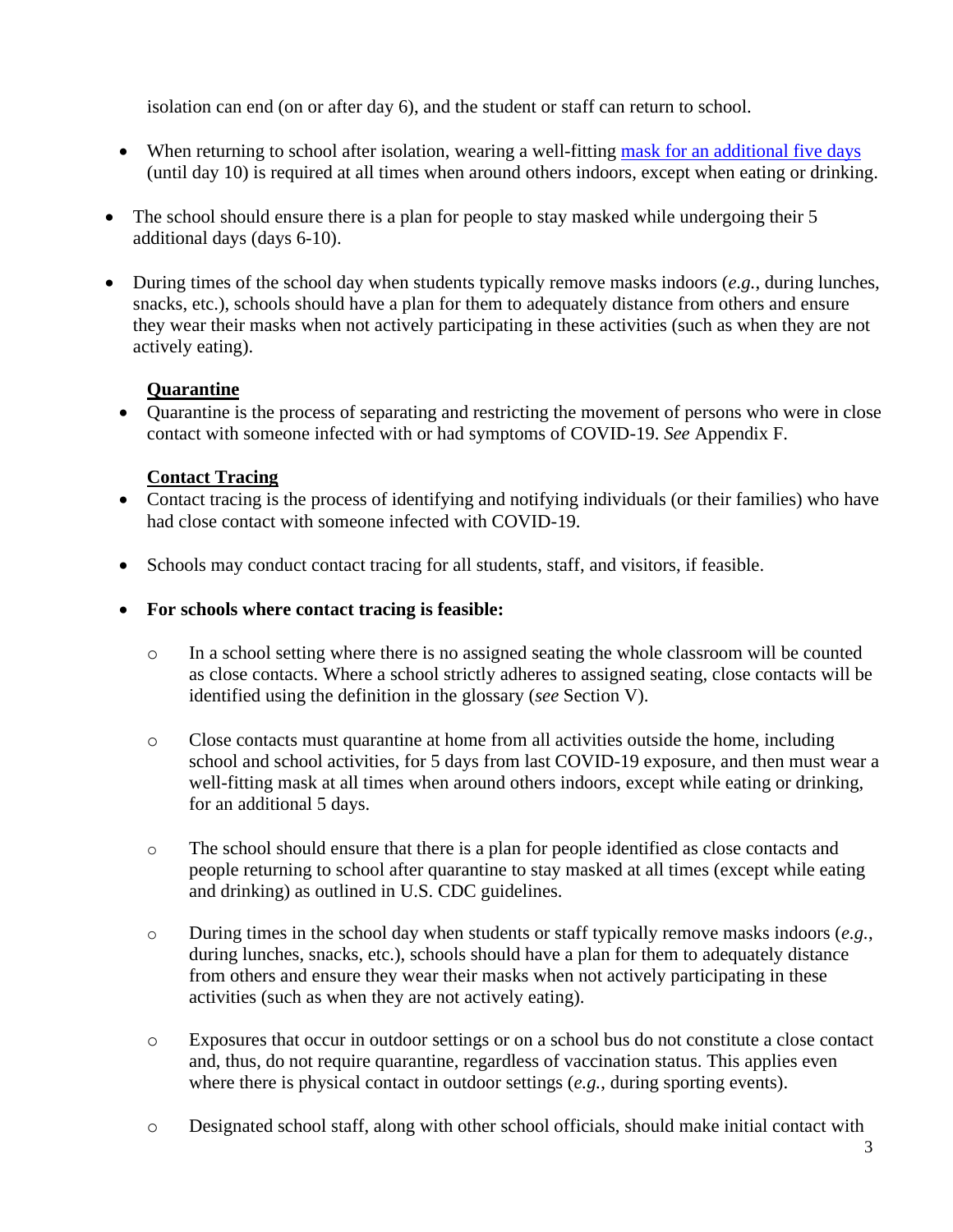close contacts to ensure they begin their quarantine period in a timely manner. If close contacts need to quarantine from school, and are identified while school is in session, they may complete the day and must be masked. If private transport is unavailable, taking the bus home is acceptable.

#### **Quarantine Exceptions**

Schools that are conducting contact tracing should continue to place students/faculty/staff who are close contacts into quarantine. However, if at least one of the following conditions applies, students/faculty/staff can be exempt from quarantine (provided that the close contact is asymptomatic):

- 1. The close contact is 18 or older and has received [all recommended vaccine doses,](https://www.cdc.gov/coronavirus/2019-ncov/vaccines/booster-shot.html) including [boosters](https://www.cdc.gov/coronavirus/2019-ncov/vaccines/booster-shot.html) and [additional primary shots](https://www.cdc.gov/coronavirus/2019-ncov/vaccines/recommendations/immuno.html) for some immunocompromised people; **or**
- 2. The close contact is 5-17 years and completed the [primary](https://www.cdc.gov/vaccines/covid-19/clinical-considerations/covid-19-vaccines-us.html?CDC_AA_refVal=https%3A%2F%2Fwww.cdc.gov%2Fvaccines%2Fcovid-19%2Finfo-by-product%2Fclinical-considerations.html#children) vaccine series of COVID-19 vaccines but who have not yet received all eligible boosters; **or**
- 3. The close contact had COVID-19 within the last 90 days; **or**
- 4. The close contact (staff/faculty/student) participates in school pooled testing; **or**
- 5. The school consistently observes and enforces a universal masking policy for all students, faculty, staff, and visitors.

Students and staff who do not fall within exceptions 1-5 above must quarantine if they are a close contact, regardless of the location of exposure. Students and staff who only fall within exceptions 4-5 must quarantine in the community, per Maine CDC quarantine guidelines.

# **III. OUTBREAK RESPONSE**

Beginning in January 2022, Maine CDC will open an epidemiological investigation in a school when at least either 15% of students or staff are absent due to illness. This approach is consistent with Maine CDC's approach to other communicable diseases, including other respiratory illnesses. Schools will use the absenteeism reporting module in NEO, which is the standard process for reporting health-related absenteeism. Schools that do not have access to NEO should report the 15% absenteeism to Maine CDC by email to [disease.reporting@maine.gov](mailto:disease.reporting@maine.gov) (do not send any personal identifying information), by fax at 207-287-6865, or by phone to 1-800-821-5821.

When a school reports 15% absenteeism in either students or staff, Maine CDC will follow up with the school to obtain additional information and determine if the absenteeism report meets outbreak status. An outbreak in a school is defined as greater than or equal to 15% absenteeism among either students or staff in a single day where the majority of those absent is due to COVID-19 illness. Among other pieces of information, Maine CDC will inquire about:

- Number of COVID-19 positive students and staff;
- Number of COVID-19 positive students and staff by test type (PCR or antigen);
- Number of students and staff who are in quarantine and not in school; and
- Number of students and staff working/attending remotely.

After the initial 15% absenteeism report, a school must then report absenteeism daily while in outbreak status.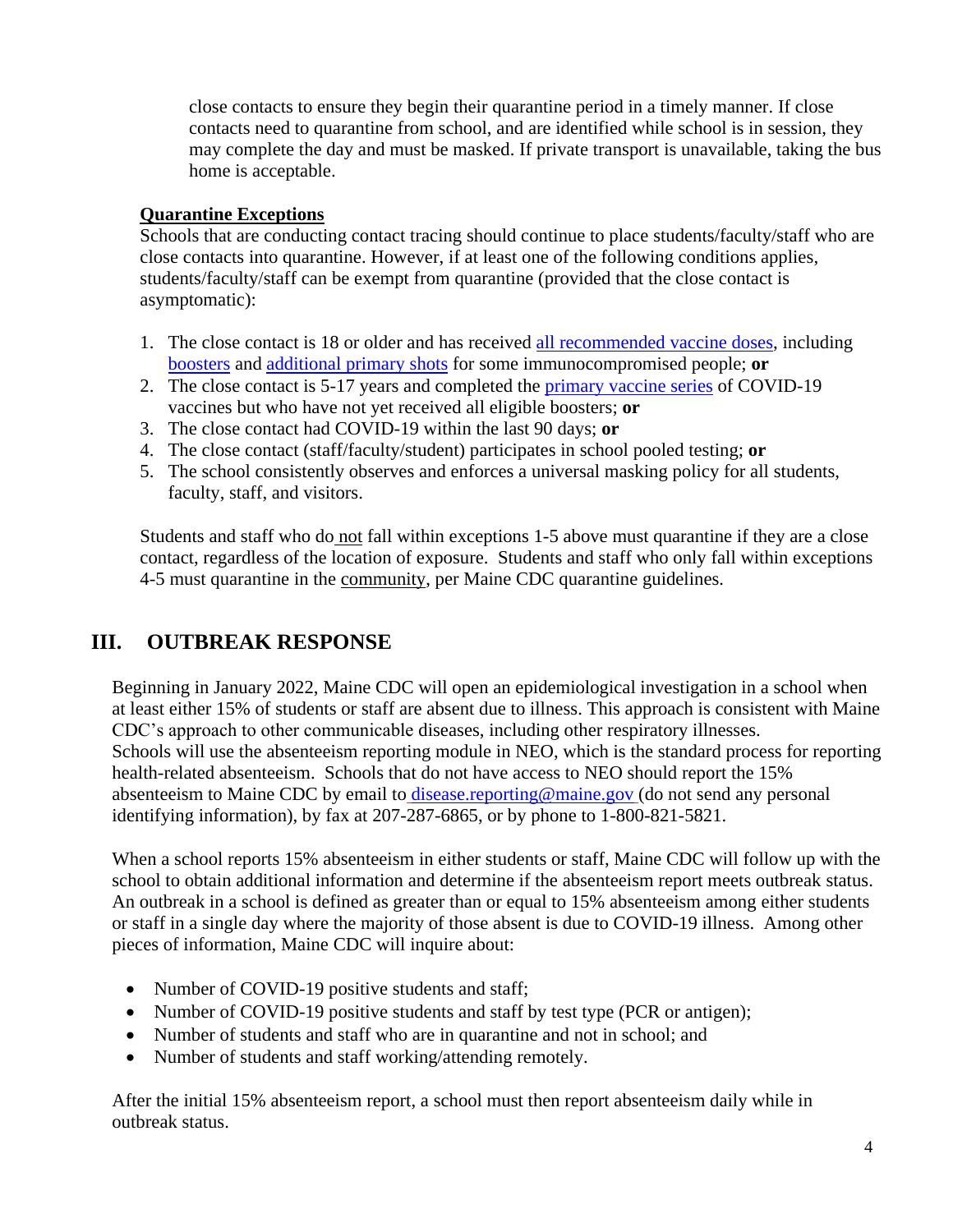Outbreaks will be closed after 14 consecutive days with reports of <15% absenteeism. If a school on day 15 has  $\geq$ 15% absenteeism, then a new outbreak would be opened.

The school should notify all associated individuals of the outbreak (*see* Section IV below). School officials should make such notifications in writing, using a template provided by Maine CDC (*see* Appendix E).

School outbreak status does not necessarily warrant school closure and can be evaluated on a case-bycase basis. Maine CDC may, however, recommend suspending some or even all in-person extracurricular activities for the duration of the outbreak.

# **IV. NOTIFICATION AND COMMUNICATION**

#### **Notification of a Confirmed or Probable Case to Maine CDC**

School officials may be notified of a confirmed or probable case among a student or staff member by the individual or parents (if the case is a student). If school staff are notified by a parent/guardian that their child received a positive COVID-19 test result, school staff should contact the designated school personnel. That individual will report the suspect case using the [DOE Positive Case](https://forms.office.com/Pages/ResponsePage.aspx?id=q6g_QX0gYkubzeoajy-GTiS6c3ulgd1ClhihpT7nYtJURE01UzVXQ0FGMUpFMjdVSUExSk02VU1INCQlQCN0PWcu)  [Reporting Form.](https://forms.office.com/Pages/ResponsePage.aspx?id=q6g_QX0gYkubzeoajy-GTiS6c3ulgd1ClhihpT7nYtJURE01UzVXQ0FGMUpFMjdVSUExSk02VU1INCQlQCN0PWcu) The school may be notified by either Maine DOE or Maine CDC if the case is confirmed or probable, and the school may begin its notifications of close contacts. The designated school personnel will be the communication link among the family, the Maine DOE and the Maine CDC.

#### **Communication with Family Members**

Maine CDC recommends that the designated school staff member communicate with the family of a case (when that case is a student). The designated school staff member will be best suited to provide information to the family. The designee should also reach out to the DOE COVID-19 Hotline or use the reporting link to inform Maine DOE and Maine CDC of the case. The school should notify family members of students that will be in quarantine, if applicable. Sample letters are available in the appendices.

#### **Communication with School Community**

Maine CDC recommends that the school notify community members as school-associated confirmed or probable cases are detected. The school is best able to notify parents, staff, and other community stakeholders (*e.g.*, Board of Education, Superintendent, etc.) of the confirmed or probable case(s). Sample letters for such communication are available in the appendices.

#### **Public Reporting**

Maine CDC may report publicly when an epidemiological investigation has confirmed an outbreak of COVID-19 associated with a school, as it does in other settings. Schools should notify their school community before Maine CDC announces a school is in outbreak status when possible.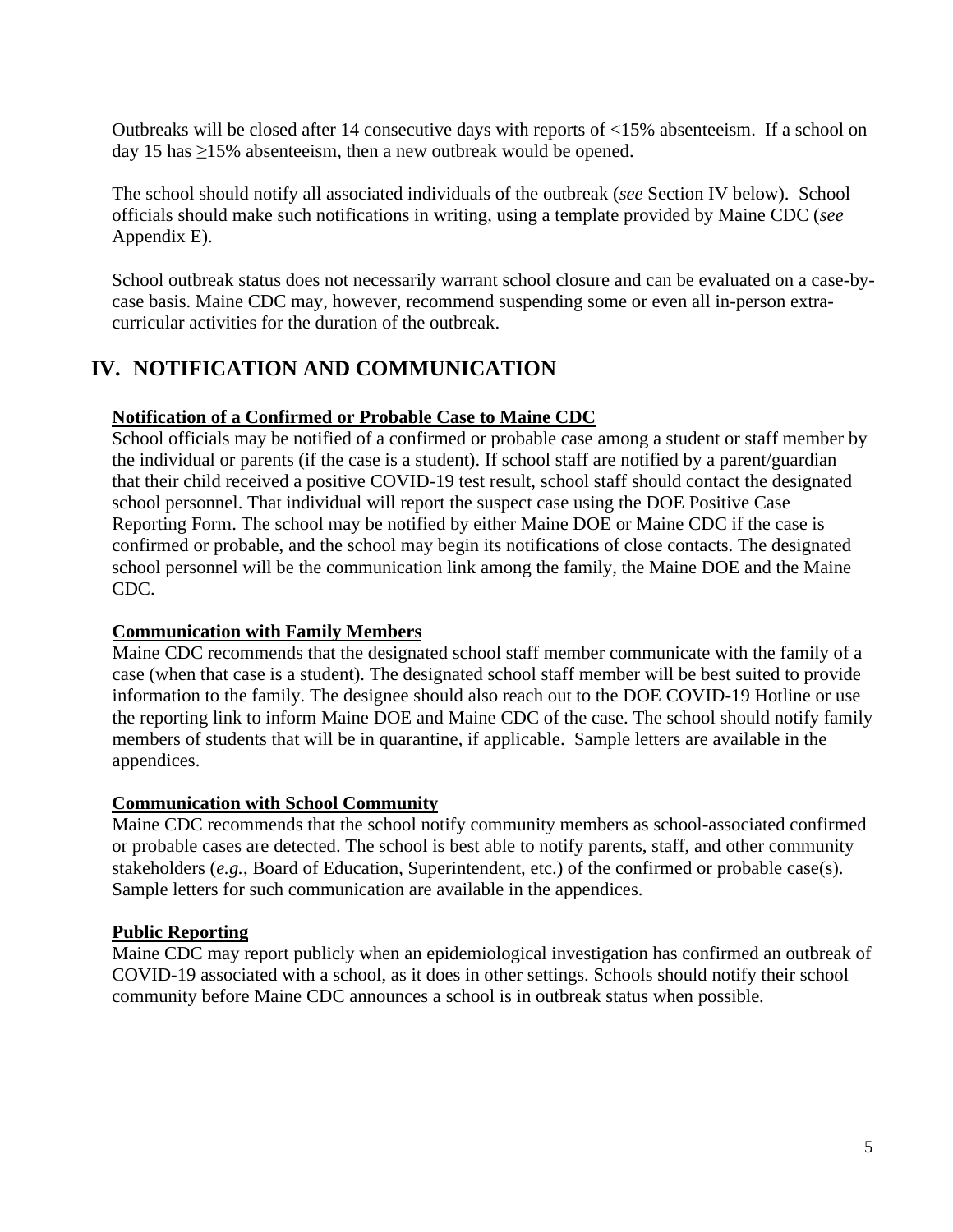# **V. GLOSSARY**

| <b>Term</b>       | <b>Definition</b>                                                                          |  |  |
|-------------------|--------------------------------------------------------------------------------------------|--|--|
| Close contact     | In general, being within 6 feet of a person infected with COVID-19 (with or without a      |  |  |
|                   | face mask) for at least 15 minutes (cumulatively in a day).                                |  |  |
| Community         | Occurs when individuals acquire COVID-19 through contact with someone in their local       |  |  |
| transmission      | community, rather than through travel to an affected location.                             |  |  |
| Confirmed case    | A person who has tested positive for SARS-CoV-2 infection (the virus that causes           |  |  |
|                   | COVID-19) using a molecular test.                                                          |  |  |
| Contact tracing   | Process of identifying and notifying individuals who have had close contact (see           |  |  |
|                   | definition above) with someone infected with COVID-19.                                     |  |  |
| Fully vaccinated  | 2 weeks after the second dose in a 2-dose series, such as the Pfizer or Moderna vaccines,  |  |  |
|                   | or 2 weeks after a single-dose vaccine, such as Johnson & Johnson's vaccine.               |  |  |
| Incubation period | The time between exposure to an infection and the appearance of first symptoms. SARS-      |  |  |
|                   | CoV-2 has an incubation period of 2-14 days.                                               |  |  |
| Infectious period | 2-days prior to the date the specimen/swab was collected, until federal CDC criteria to    |  |  |
| (asymptomatic     | discontinue isolation are met.                                                             |  |  |
| cases)            |                                                                                            |  |  |
| Infectious period | 2-days before any symptom onset within 10 days prior to positive test result until federal |  |  |
| (symptomatic      | CDC criteria to discontinue isolation are met.                                             |  |  |
| cases)            |                                                                                            |  |  |
| Isolation         | Process of separating individuals who are infected with COVID-19 from others.              |  |  |
|                   |                                                                                            |  |  |
| Outbreak          | Greater than or equal to 15% absenteeism among students or staff in a single day where     |  |  |
| investigation     | the majority of those absent are due to COVID-19 illness.                                  |  |  |
| Pooled testing    | An individual who is participating in school pooled testing that has either tested in the  |  |  |
| participant       | most recent pooled testing or was absent and used an antigen or molecular test in place of |  |  |
|                   | pooled testing.                                                                            |  |  |
| Probable case     | Individual who has a positive antigen test or is a symptomatic close contact of a lab-     |  |  |
|                   | confirmed case of COVID-19.                                                                |  |  |
| Quarantine        | Process of separating and restricting the movement of persons who were in close contact    |  |  |
|                   | with someone who tested positive or had symptoms of COVID-19.                              |  |  |
| Symptomatic       | A person who is experiencing one or more of the symptoms of COVID-19 as defined in         |  |  |
| individual        | U.S. and Maine CDC guidelines.                                                             |  |  |
| Testing           | Three types of tests are available for COVID-19: molecular, antigen, and antibody tests.   |  |  |
|                   | Molecular and antigen tests indicate if you have a current infection while antibody tests  |  |  |
|                   | indicate a previous infection. In this SOP, 'testing' refers to molecular or antigen-based |  |  |
|                   | tests to diagnose a person with COVID-19 infection.                                        |  |  |
| Universal         | A policy of requiring consistent and correct usage of well-fitting masks in indoor spaces  |  |  |
| masking           | for all students, faculty, staff, and visitors, and across all school-based and school-    |  |  |
|                   | sponsored activities. A universal masking policy allows for removal of masks while         |  |  |
|                   | eating/drinking in designated spaces, but not for indoor "mask breaks."                    |  |  |
|                   |                                                                                            |  |  |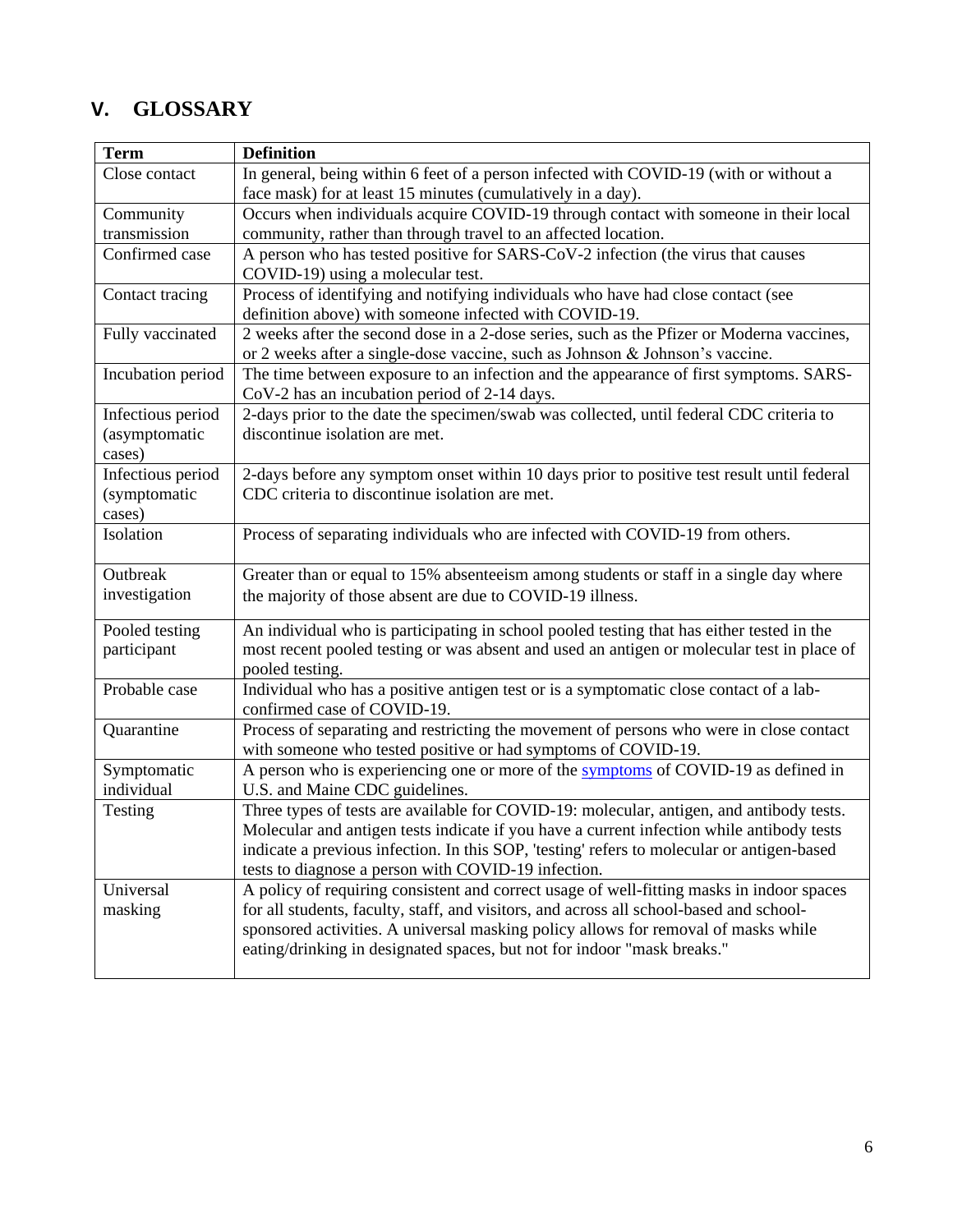#### **Appendix A: Sample notification letter to school communities: an individual associated with [School] recently tested positive for COVID-19**

Dear Staff, Students, and Families,

This letter is to inform you that an individual associated with [School] recently tested positive for Coronavirus Disease 2019 (COVID-19). We are informing you out of an abundance of caution.

Please monitor for signs and symptoms of COVID-19, which can include:

|         | $\circ$ fever or chills             | $\Omega$ | headache                   |
|---------|-------------------------------------|----------|----------------------------|
| $\circ$ | cough                               | $\circ$  | new loss of taste or smell |
|         | o shortness of breath or difficulty | $\Omega$ | sore throat                |
|         | breathing                           | $\circ$  | congestion or runny nose   |
| $\circ$ | fatigue                             |          | o nausea or vomiting       |
| $\circ$ | muscle or body aches                |          | diarrhea                   |
|         |                                     |          |                            |

Please remember that being up-to-date on influenza and routine vaccinations can help minimize the occurrence and transmission of other respiratory illnesses.

Maine CDC recommends prevention measures to minimize the spread of COVID-19. These measures include proper handwashing with soap and warm water, which is especially important after using the bathroom, before eating, and after blowing your nose, coughing, or sneezing. When soap and water is not available, use an alcohol-based hand sanitizer with at least 60 percent alcohol. Avoid touching your eyes, nose, and mouth with unwashed hands and avoid close contact with people who are sick. Stay home while you are sick and avoid close contact with others. Masks are optional in schools and early care and education (*e.g.*, child care, Head Start) settings for people over 2 years of age, however local school boards have the authority to determine requirements in their respective schools. This includes school buses. Stay up to date on COVID-19 vaccines and when in public, avoid social distances of less than 6 feet and direct physical contact.

Questions for the school can be directed at (Name of school representative) by calling (contact number). For general COVID-19 questions, dial 211 (or 1-866-811-5695). You can also text your ZIP code to 898-211 or email [info@211maine.org.](mailto:info@211maine.org) Call a health care provider for questions about your symptoms. More information can be found at [www.maine.gov/dhhs/coronavirus](http://www.maine.gov/dhhs/coronavirus) or [www.cdc.gov/coronavirus.](http://www.cdc.gov/coronavirus)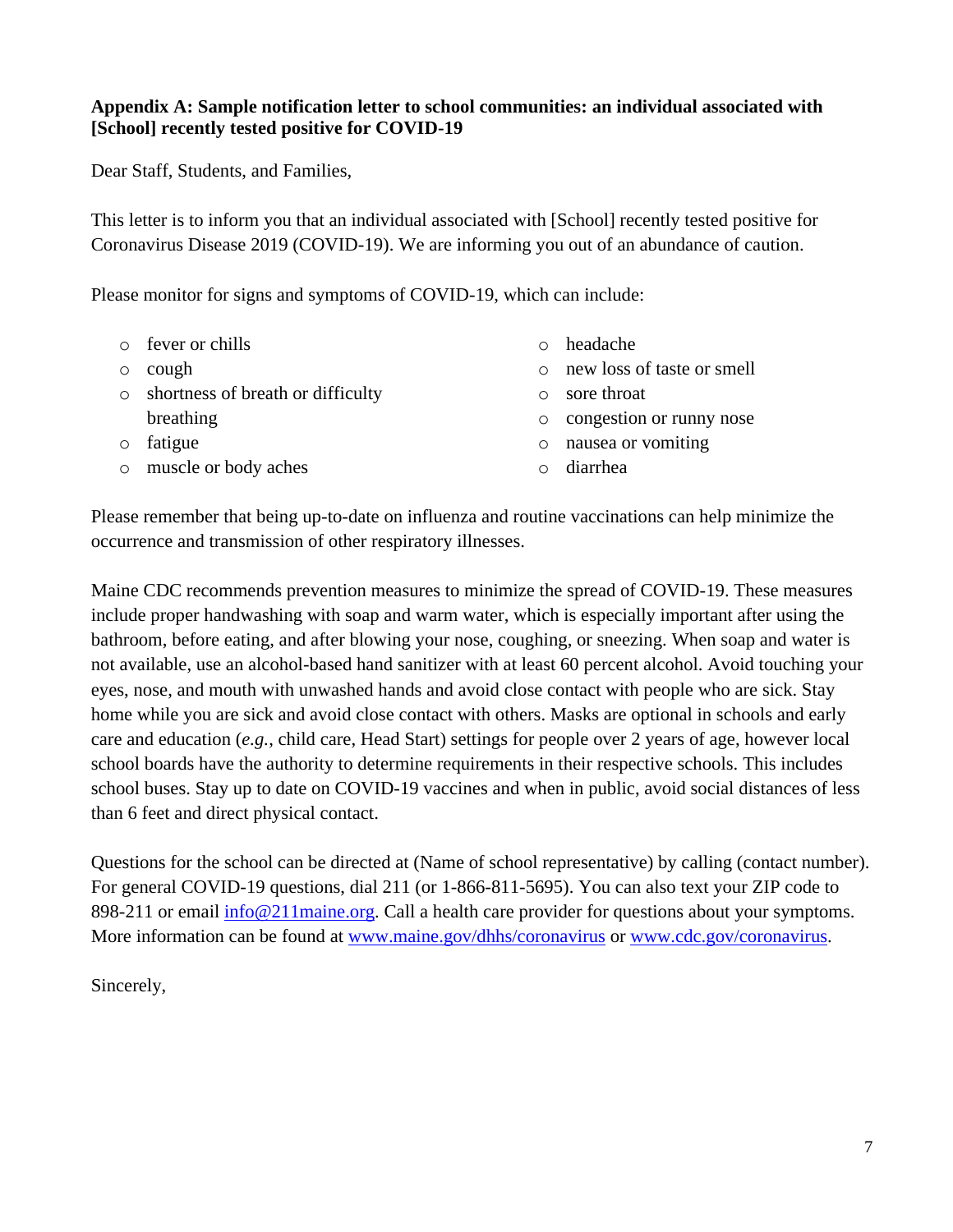## **Appendix B: Sample notification letter to school communities: close contacts who do not meet any quarantine exceptions**

Dear Staff, Students, and Families,

This letter is to inform you that an individual associated with [School] recently tested positive for Coronavirus Disease 2019 (COVID-19) and that you/your student has been identified as a close contact. We are aware that you/your student does not meet any of these below quarantine exceptions:

- 1. You/your student is 18 or older and have received [all recommended vaccine doses,](https://www.cdc.gov/coronavirus/2019-ncov/vaccines/booster-shot.html) including [boosters](https://www.cdc.gov/coronavirus/2019-ncov/vaccines/booster-shot.html) and [additional primary shots](https://www.cdc.gov/coronavirus/2019-ncov/vaccines/recommendations/immuno.html) for some immunocompromised people; **or**
- 2. You/your student is 5-17 years and has completed the [primary series](https://www.cdc.gov/vaccines/covid-19/clinical-considerations/covid-19-vaccines-us.html?CDC_AA_refVal=https%3A%2F%2Fwww.cdc.gov%2Fvaccines%2Fcovid-19%2Finfo-by-product%2Fclinical-considerations.html#children) of COVID-19 vaccines; **or**
- 3. You/your student has had COVID-19 within the last 90 days; **or**
- 4. You/your student does participate in school pooled testing; **or**
- 5. Your/your student's school consistently observes and enforces a universal masking policy for all faculty, students, staff and visitors.

This means that you/your student must quarantine and stay home for 5 days per US CDC and Maine CDC guidelines. Maine CDC encourages you/your student to get tested 5 days following exposure. After that, you/your student can leave your house and return to school and you/your student must continue to wear a mask at all times, when around others indoors, except for while eating and drinking, for at least 5 additional days. If you/your student develop symptoms, get tested, stay home, and call a healthcare provider for questions or concerns about your/your student's symptoms.

Please monitor for signs and symptoms of COVID-19 which can include:

- o fever or chills
- o cough

o fatigue

o shortness of breath or difficulty breathing

- o headache
- o new loss of taste or smell
- o sore throat
- o congestion or runny nose
- o nausea or vomiting

o muscle or body aches

o diarrhea

Please remember that being up-to-date on influenza and routine vaccinations can help minimize the occurrence and transmission of other respiratory illnesses.

Maine CDC recommends prevention measures to minimize the spread of COVID-19. These measures include proper handwashing with soap and warm water, which is especially important after using the bathroom, before eating, and after blowing your nose, coughing, or sneezing. When soap and water is not available, use an alcohol-based hand sanitizer with at least 60 percent alcohol. Avoid touching your eyes, nose, and mouth with unwashed hands and avoid close contact with people who are sick. Stay home while you are sick and avoid close contact with others. Masks are optional in schools and early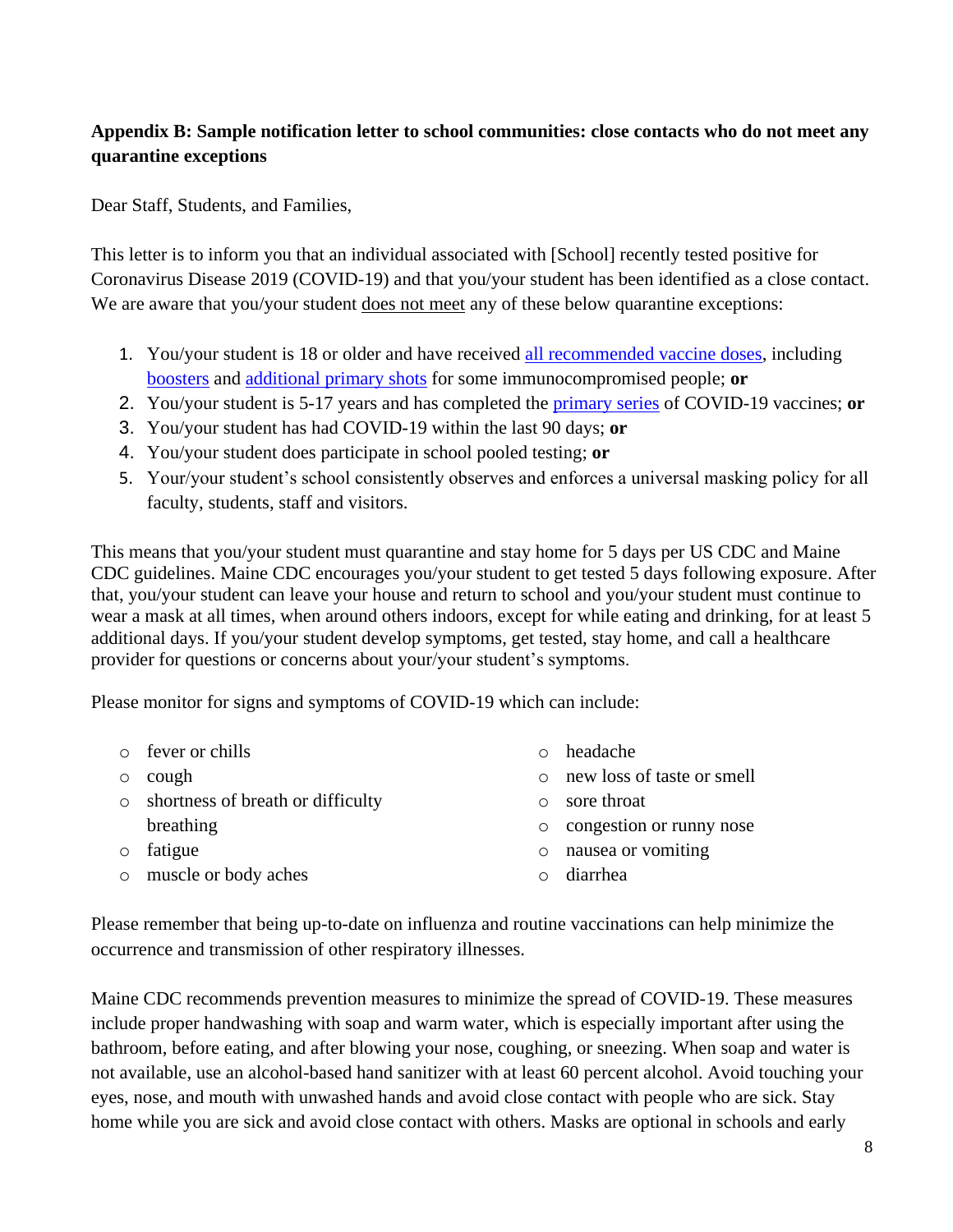care and education (*e.g.*, child care, Head Start) settings for people over 2 years of age, however local school boards have the authority to determine requirements in their respective schools. This includes school buses. Get a COVID-19 vaccine and COVID-19 booster when it is available to you. When in public, avoid social distances of less than 6 feet and direct physical contact.

Questions for the school can be directed at (Name of school representative) by calling (contact number). For general COVID-19 questions, dial 211 (or 1-866-811-5695). You can also text your ZIP code to 898-211 or email  $\frac{info@211maine.org}{info@211maine.org}$ . Call a health care provider for questions about your symptoms. More information can be found at [www.maine.gov/dhhs/coronavirus](http://www.maine.gov/dhhs/coronavirus) or [www.cdc.gov/coronavirus.](http://www.cdc.gov/coronavirus)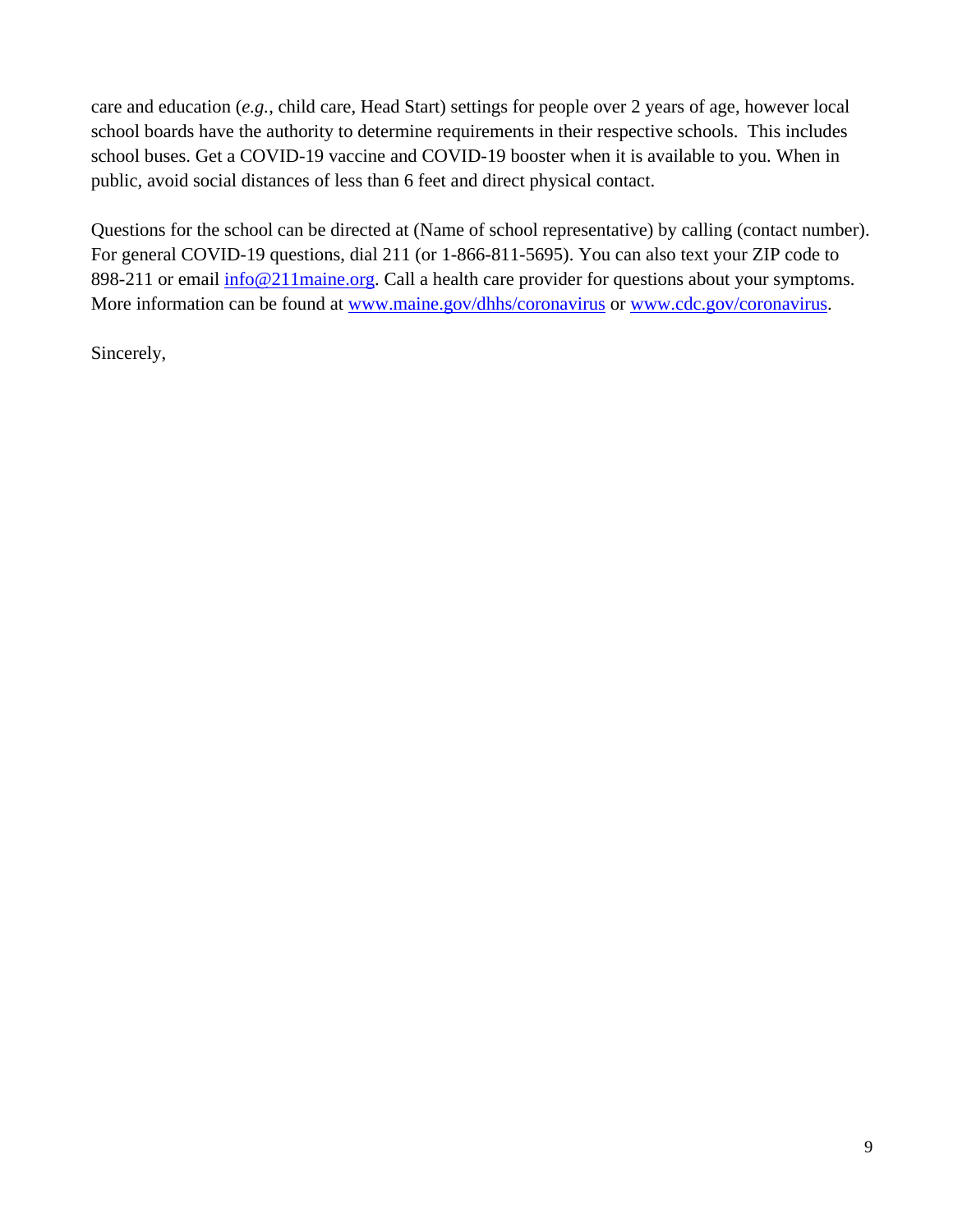## **Appendix C: Sample notification letter to school communities: close contact who meets at least one quarantine exception**

Dear Staff, Students, and Families,

This letter is to inform you that an individual associated with [School] recently tested positive for Coronavirus Disease 2019 (COVID-19) and that you/your student has been identified as a close contact.

. We are aware that you/your student meet at least one of the below quarantine exceptions:

- 1. You/your student is 18 or older and have received [all recommended vaccine doses,](https://www.cdc.gov/coronavirus/2019-ncov/vaccines/booster-shot.html) including [boosters](https://www.cdc.gov/coronavirus/2019-ncov/vaccines/booster-shot.html) and [additional primary shots](https://www.cdc.gov/coronavirus/2019-ncov/vaccines/recommendations/immuno.html) for some immunocompromised people; or
- 2. You/your student is 5-17 years and has completed the [primary series](https://www.cdc.gov/vaccines/covid-19/clinical-considerations/covid-19-vaccines-us.html?CDC_AA_refVal=https%3A%2F%2Fwww.cdc.gov%2Fvaccines%2Fcovid-19%2Finfo-by-product%2Fclinical-considerations.html#children) of COVID-19 vaccines; or
- 3. You/your student has had COVID-19 within the last 90 days; or
- 4. You/your student does participate in school pooled testing; or
- 5. Your/your student's school consistently observes and enforces a universal masking policy for all faculty, students, staff, and visitors.

This means that you can continue to participate in school and school activities. You/your student must wear a well-fitting mask at all times, when around others indoors, except for while eating and drinking, for at least 10 days, and Maine CDC encourages you/your student to get tested 5 days after exposure. If you/your student only falls within exceptions 4-5, you/your student must quarantine in the community per Maine CDC quarantine guidelines. If you/your student develop symptoms, get tested, stay home, and call a healthcare provider for questions or concerns about you/your student's symptoms.

Please monitor for signs and symptoms of COVID-19 which can include:

- o fever or chills
- o cough

o fatigue

o shortness of breath or difficulty breathing

- o headache
- o new loss of taste or smell
- o sore throat
- o congestion or runny nose
- o nausea or vomiting
- o muscle or body aches o diarrhea

Please remember that being up-to-date on influenza and routine vaccinations can help minimize the occurrence and transmission of other respiratory illnesses.

Maine CDC recommends prevention measures to minimize the spread of COVID-19. These measures include proper handwashing with soap and warm water, which is especially important after using the bathroom, before eating, and after blowing your nose, coughing, or sneezing. When soap and water is not available, use an alcohol-based hand sanitizer with at least 60 percent alcohol. Avoid touching your eyes, nose, and mouth with unwashed hands and avoid close contact with people who are sick. Stay home while you are sick and avoid close contact with others. Masks are optional in schools and early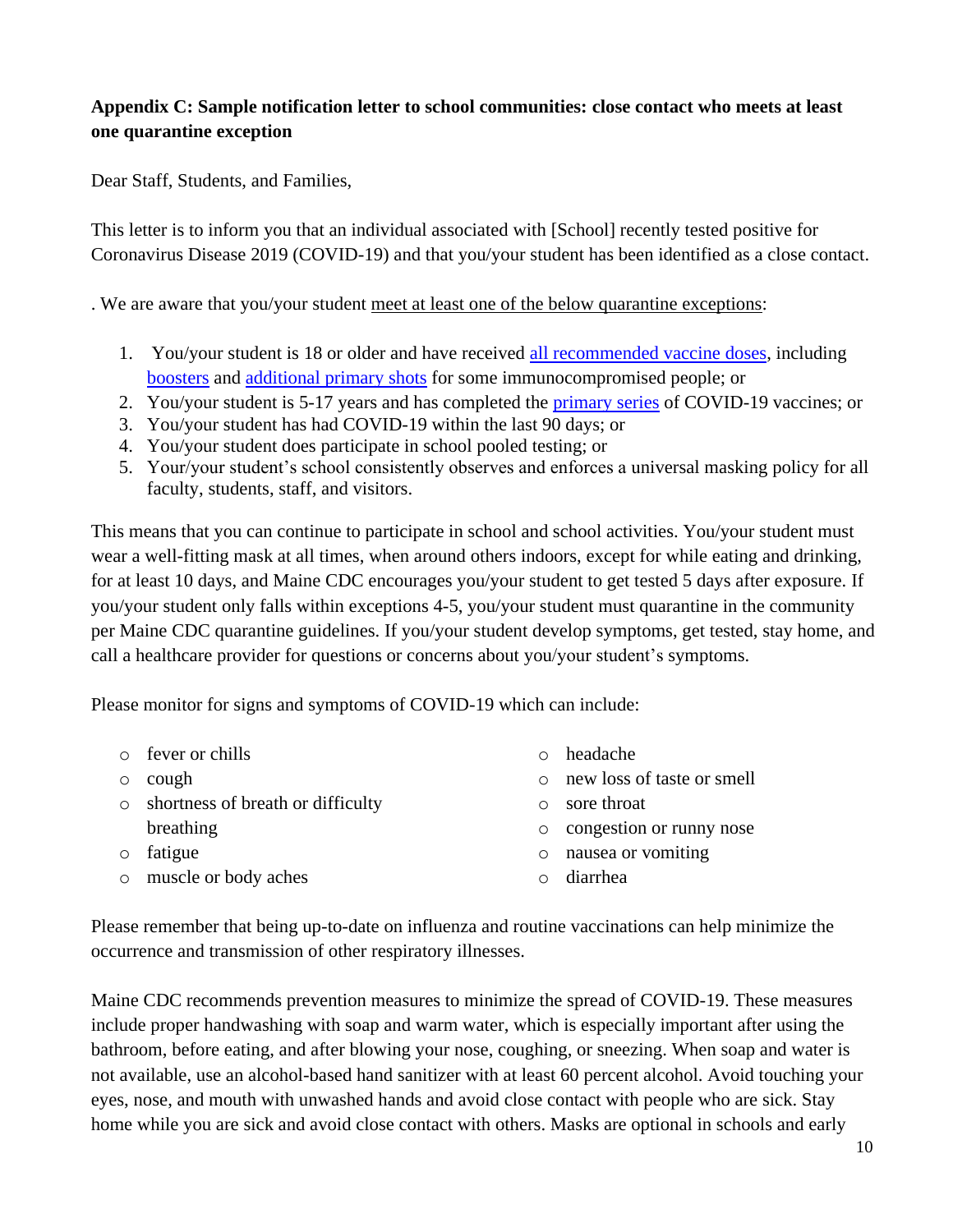care and education (*e.g.*, child care, Head Start) settings for people over 2 years of age, however local school boards have the authority to determine requirements in their respective schools. This includes school buses. Get a COVID-19 vaccine and COVID-19 booster when it is available to you. When in public, avoid social distances of less than 6 feet and direct physical contact.

Questions for the school can be directed at (Name of school representative) by calling (contact number). For general COVID-19 questions, dial 211 (or 1-866-811-5695). You can also text your ZIP code to 898-211 or email  $\frac{info@211maine.org}{info@211maine.org}$ . Call a health care provider for questions about your symptoms. More information can be found at [www.maine.gov/dhhs/coronavirus](http://www.maine.gov/dhhs/coronavirus) or [www.cdc.gov/coronavirus.](http://www.cdc.gov/coronavirus)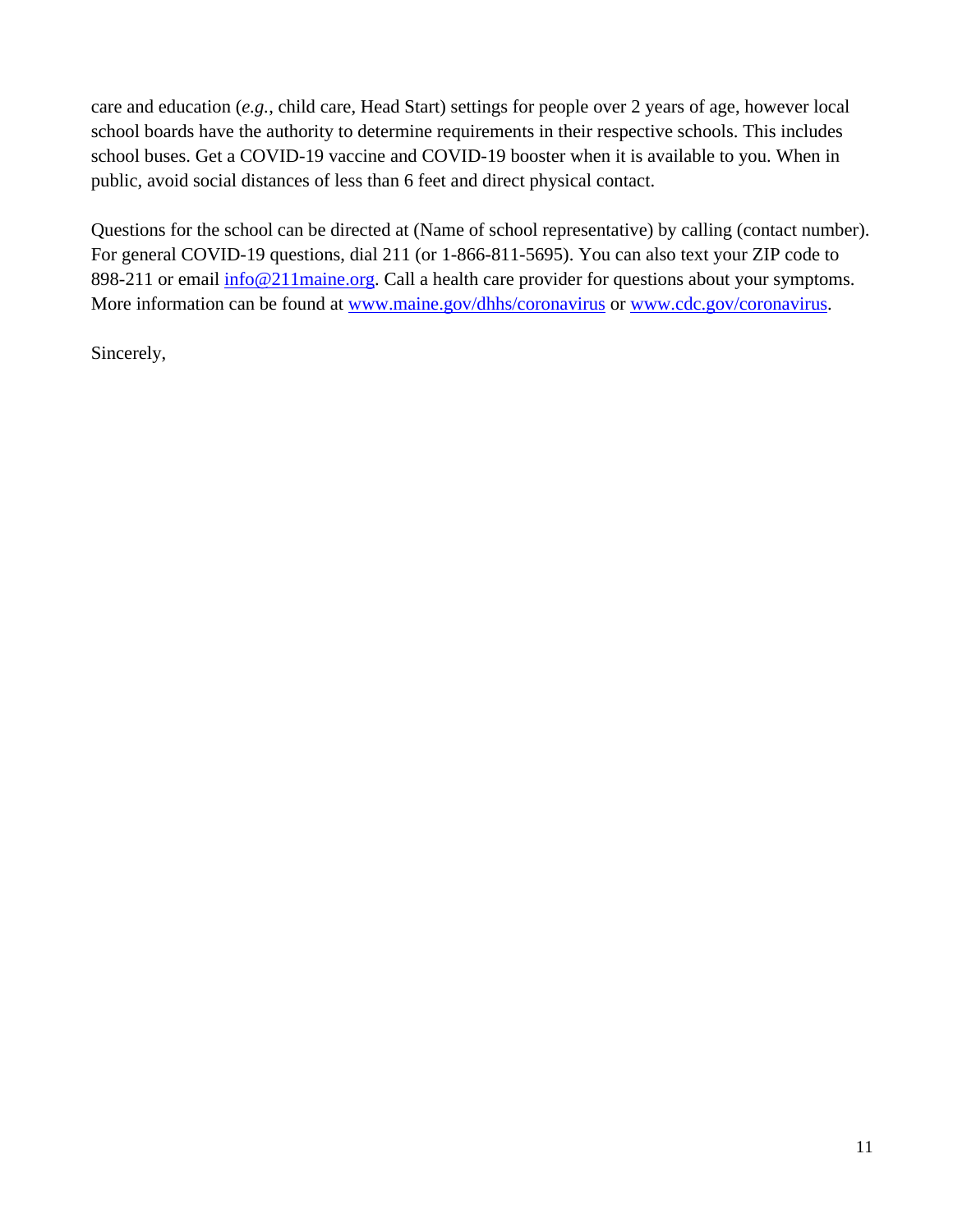#### **Appendix D: Sample notification letter to student, staff or family: you/your student recently tested positive for COVID-19**

Dear Staff, Student, and Families,

This letter is to inform you that you/your student recently tested positive for Coronavirus Disease 2019 (COVID-19). This means that you/your student must isolate and stay home for at least 5 days per US CDC and Maine CDC guidelines.

If you/your student have no symptoms or your symptoms are resolving after 5 days, you can leave your house and return to school on day 6. When returning to school after isolation, you/your student must continue [wearing a well-fitting mask](https://www.cdc.gov/coronavirus/2019-ncov/your-health/effective-masks.html) for an additional five days (until day 10) at all times when around others indoors, except when eating or drinking. During times in the school day when you/your student may typically remove masks indoors (such as during lunches, snacks, etc.), your school will have you/your student adequately distance from others and ensure you/your student wear masks when not actively participating in these activities (such as when they are not actively eating).

If you/your student have persistent or worsening symptoms after 5 days, stay home until you/your student has no symptoms or you/your student's symptoms are resolving AND until 24 hours after you/your student's fever resolves without the use of medications. At that time, you/your student can leave the house and return to school. You/your student must continue to wear a well-fitting mask around others at all times, except while eating and drinking, for at least 5 additional days, until day 10. If you have questions about you/your student's symptoms, please call a healthcare provider.

Maine CDC recommends prevention measures to minimize the spread of COVID-19. These measures include proper handwashing with soap and warm water, which is especially important after using the bathroom, before eating, and after blowing your nose, coughing, or sneezing. When soap and water is not available, use an alcohol-based hand sanitizer with at least 60 percent alcohol. Avoid touching your eyes, nose, and mouth with unwashed hands and avoid close contact with people who are sick. Stay home while you are sick and avoid close contact with others. Masks are optional in schools and early care and education (*e.g.*, child care, Head Start) settings for people over 2 years of age, however local school boards have the authority to determine requirements in their respective schools. This includes school buses. Get a COVID-19 vaccine and COVID-19 booster when it is available to you. When in public, avoid social distances of less than 6 feet and direct physical contact.

Questions for the school can be directed at (Name of school representative) by calling (contact number). For general COVID-19 questions, dial 211 (or 1-866-811-5695). You can also text your ZIP code to 898-211 or email [info@211maine.org.](mailto:info@211maine.org) More information can be found at [www.maine.gov/dhhs/coronavirus](http://www.maine.gov/dhhs/coronavirus) or [www.cdc.gov/coronavirus.](http://www.cdc.gov/coronavirus)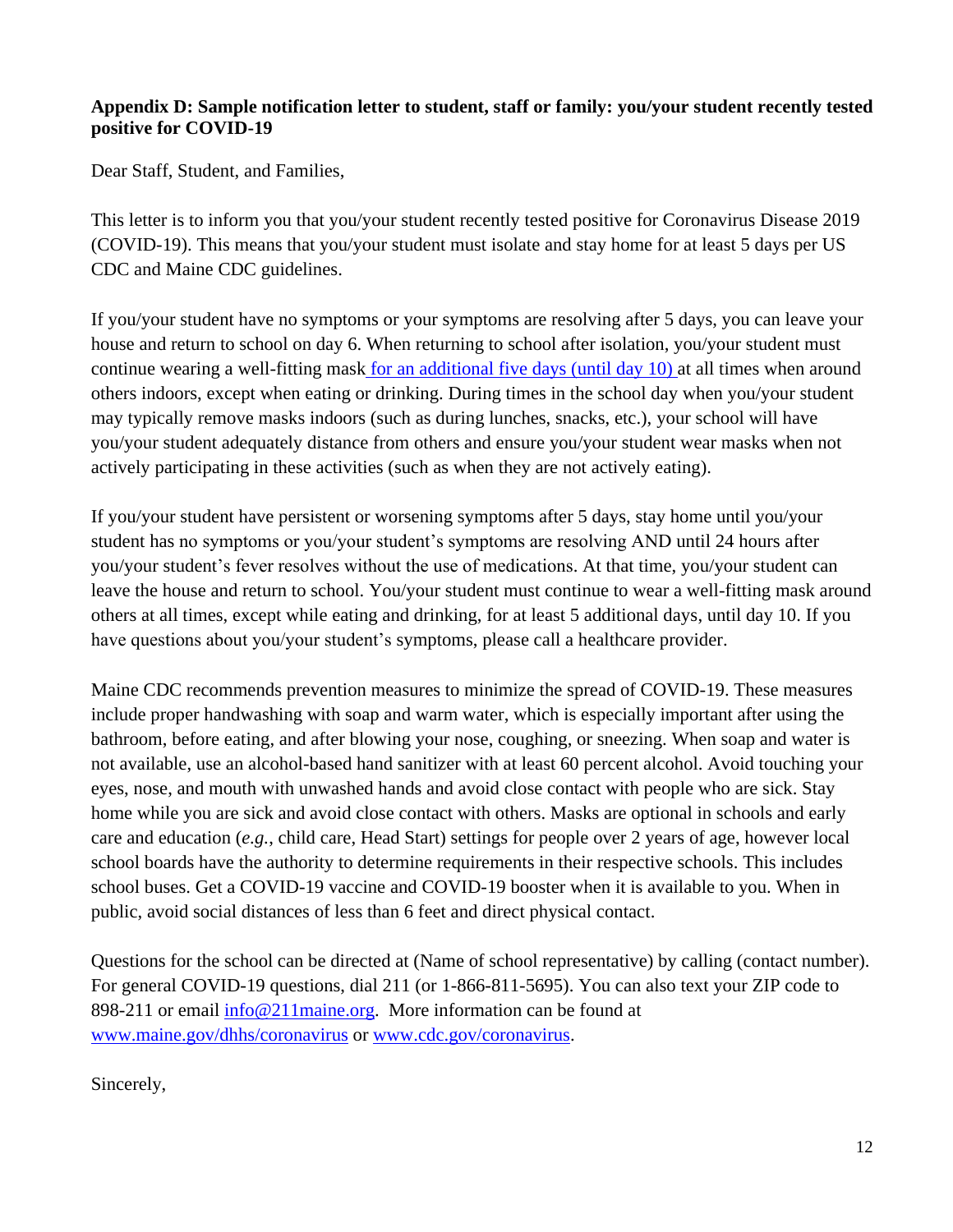#### **Appendix E: Sample notification letter to school communities: letter for outbreaks**

Dear Staff, Students, and Families,

This letter is to inform you that there is an outbreak of COVID-19 at (School Name). Maine CDC opens a school-based outbreak investigation when at least 15% of students or staff/faculty in a school are absent in a single day where the majority of those absent are due to COVID-19 illness. Based on recommendations from the Maine CDC, we are taking steps to help prevent further spread of COVID-19. A school representative will contact you directly if you/your student are identified as a close contact of someone who tested positive.

Please monitor yourself/your student for signs and symptoms of COVID-19, which can include:

|         | $\circ$ fever or chills           |         | headache                   |
|---------|-----------------------------------|---------|----------------------------|
| $\circ$ | cough                             |         | new loss of taste or smell |
| $\circ$ | shortness of breath or difficulty |         | sore throat                |
|         | breathing                         | $\circ$ | congestion or runny nose   |
| $\circ$ | fatigue                           | $\circ$ | nausea or vomiting         |
| $\circ$ | muscle or body aches              |         | diarrhea                   |
|         |                                   |         |                            |

If you/your student develop symptoms, get tested, stay home, and call a healthcare provider for questions or concerns about your/your student's symptoms. Please remember that being up-to-date on influenza and routine vaccinations can help minimize the occurrence and transmission of other respiratory illnesses. Maine CDC recommends prevention measures to minimize the spread of COVID-19. These measures include proper handwashing with soap and warm water, which is especially important after using the bathroom, before eating, and after blowing your nose, coughing, or sneezing. When soap and water is not available, use an alcohol-based hand sanitizer with at least 60 percent alcohol. Avoid touching your eyes, nose, and mouth with unwashed hands and avoid close contact with people who are sick. Stay home while you are sick and avoid close contact with others. Masks are optional in schools and early care and education (*e.g.*, child care, Head Start) settings for people over 2 years of age, however local school boards have the authority to determine requirements in their respective schools. This includes school buses. Get a COVID-19 vaccine and COVID-19 booster when it is available to you. When in public, avoid social distances of less than 6 feet and direct physical contact.

Questions for the school can be directed at (Name of school representative) by calling (contact number). For general COVID-19 questions, dial 211 (or 1-866-811-5695). You can also text your ZIP code to 898-211 or email [info@211maine.org.](mailto:info@211maine.org) Call a health care provider for questions about your symptoms. More information can be found at [www.maine.gov/dhhs/coronavirus](http://www.maine.gov/dhhs/coronavirus) or [www.cdc.gov/coronavirus.](http://www.cdc.gov/coronavirus)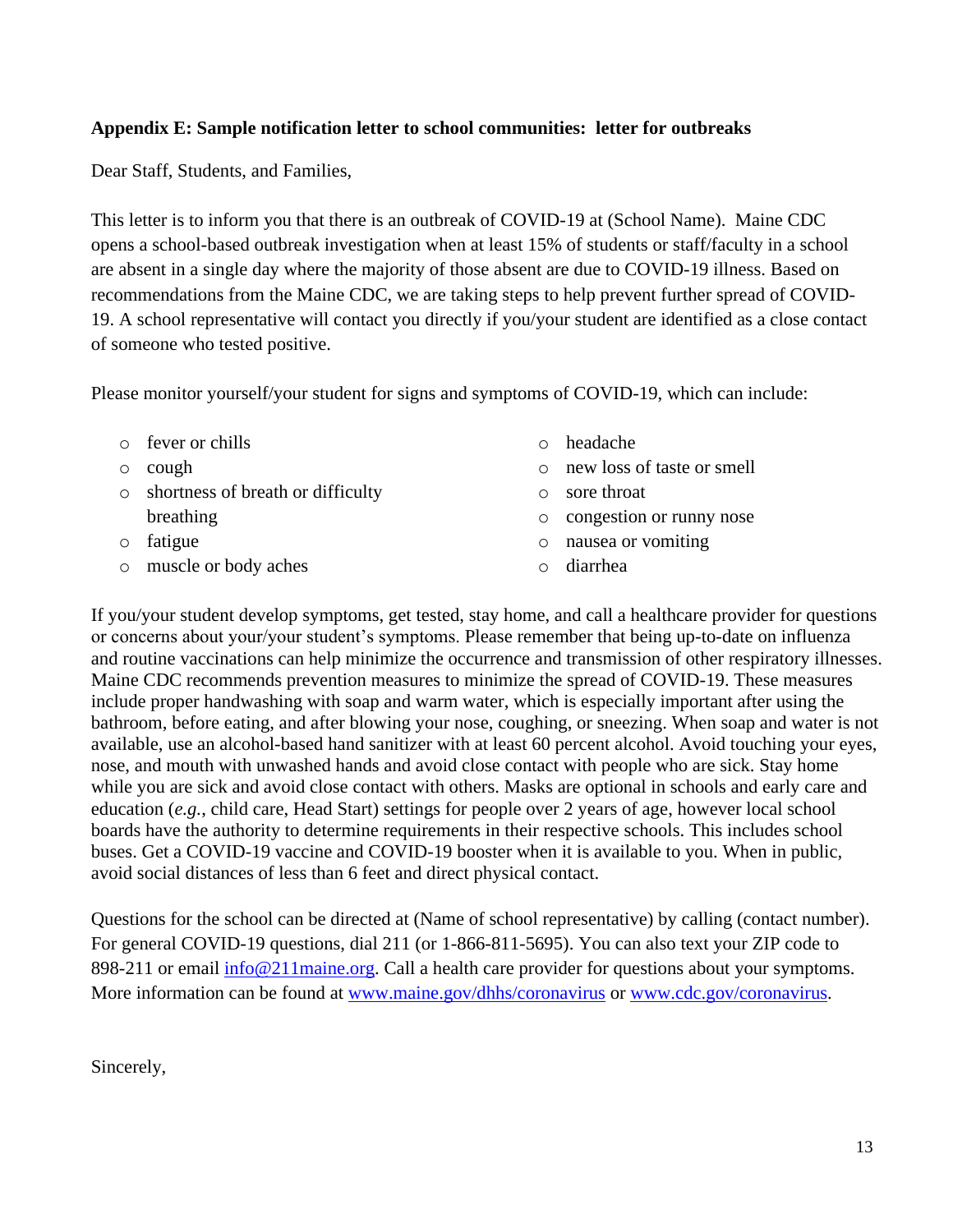## **Appendix F: Quarantine**

# When to Stay Home

# **Calculating Quarantine**

The date of your exposure is considered day 0. Day 1 is the first full day after your last contact with a person who has had COVID-19. Stay home and away from other people for at least 5 days. Learn why CDC updated guidance for the general public.

| <b>IF YOU</b><br>Were exposed<br>to COVID-19<br>and are NOT<br>up-to-date on<br>COVID-19<br>vaccinations                                                                                                   | Quarantine for at least 5<br>days<br><b>Stay home</b><br>Stay home and<br>quarantine for at least 5<br>full days.<br>Wear a well-fitted mask if<br>you must be around<br>others in your home.<br><b>Get tested</b><br>Even if you don't develop<br>symptoms, get tested at<br>least 5 days after you last<br>had close contact with<br>someone with COVID-19. | After quarantine<br>Watch for symptoms<br>Watch for symptoms until<br>10 days after you last had<br>close contact with<br>someone with COVID-19.<br>If you develop symptoms<br>Isolate immediately and<br>get tested. Continue to<br>stay home until you know<br>the results. Wear a well-<br>fitted mask around<br>others. | Take precautions until day 10<br>Wear a mask<br>Wear a well-fitted mask for 10 full<br>days any time you are around<br>others inside your home or in<br>public. Do not go to places where<br>you are unable to wear a mask.<br><b>Avoid travel</b><br>Avoid being around people who are<br>at high risk |
|------------------------------------------------------------------------------------------------------------------------------------------------------------------------------------------------------------|---------------------------------------------------------------------------------------------------------------------------------------------------------------------------------------------------------------------------------------------------------------------------------------------------------------------------------------------------------------|-----------------------------------------------------------------------------------------------------------------------------------------------------------------------------------------------------------------------------------------------------------------------------------------------------------------------------|---------------------------------------------------------------------------------------------------------------------------------------------------------------------------------------------------------------------------------------------------------------------------------------------------------|
| <b>IF YOU</b><br>Were exposed<br>to COVID-19<br>and are up-to-<br>date with<br>vaccination OR<br>had confirmed<br>COVID-19<br>within the past<br>90 days (you<br>tested positive<br>using a viral<br>test) | No quarantine<br>You do not need to stay<br>home unless you develop<br>symptoms.<br><b>Get tested</b><br>Even if you don't develop<br>symptoms, get tested at<br>least 5 days after you last<br>had close contact with<br>someone with COVID-19                                                                                                               | Watch for symptoms<br>Watch for symptoms until<br>10 days after you last<br>had close contact with<br>someone with COVID-19.<br>If you develop symptoms<br><b>Isolate</b> immediately and<br>get tested. Continue to<br>stay home until you know<br>the results. Wear a well-<br>fitted mask around<br>others.              | Take precautions until day 10<br>Wear a mask<br>Wear a well-fitted mask for 10 full<br>days any time you are around<br>others inside your home or in<br>public. Do not go to places where<br>you are unable to wear a mask.<br>Avoid travel<br>Avoid being around people who are<br>at high risk        |

The information above is from: [https://www.cdc.gov/coronavirus/2019-ncov/your](https://www.cdc.gov/coronavirus/2019-ncov/your-health/quarantine-isolation.html#end-isolation-symptoms)[health/quarantine-isolation.html#end-isolation-symptoms](https://www.cdc.gov/coronavirus/2019-ncov/your-health/quarantine-isolation.html#end-isolation-symptoms) (updated Jan 9, 2022). It does not reflect quarantine exemptions from school discussed in Section II of this SOP.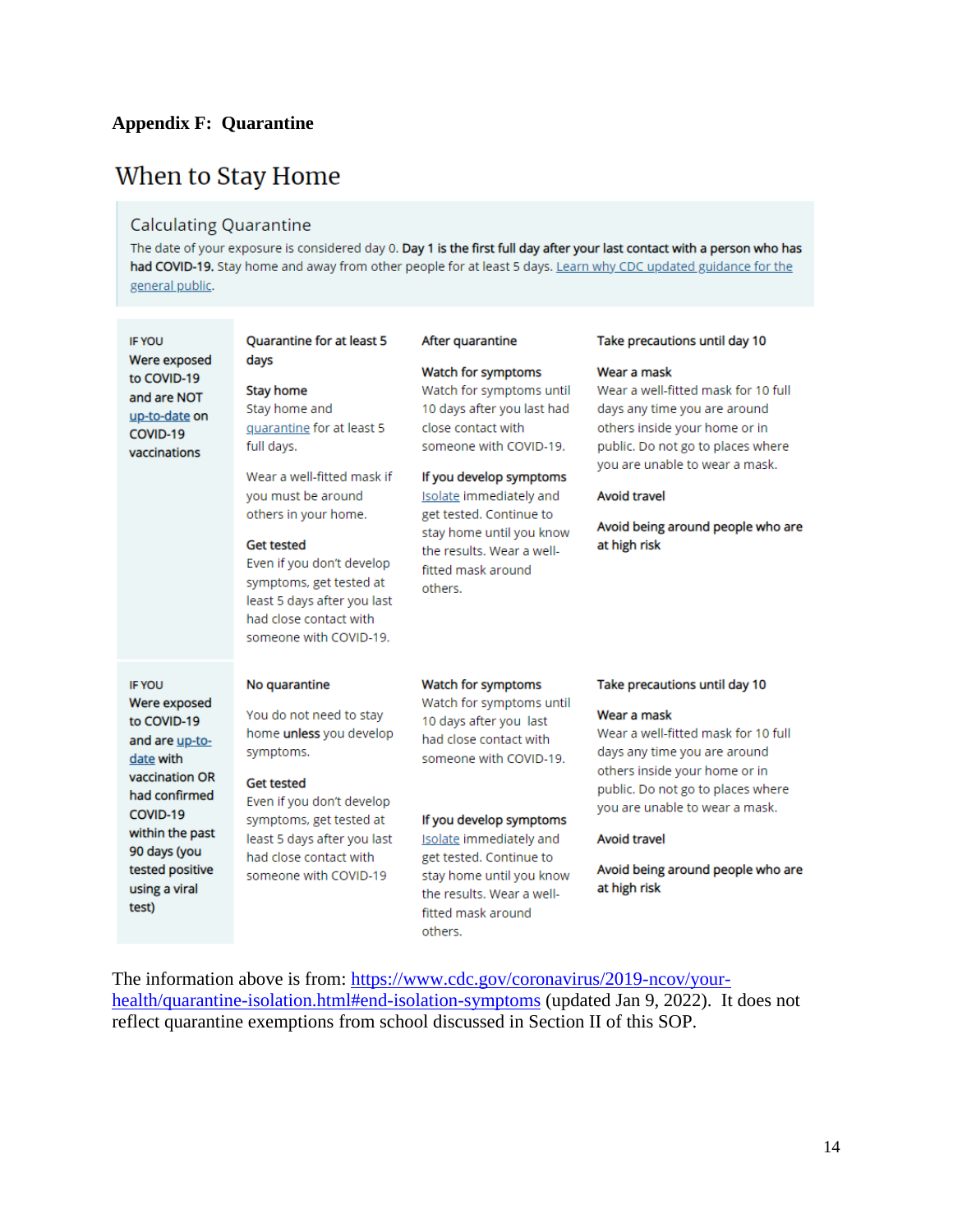#### **Appendix G: Isolation**

### **Calculating Isolation**

Day 0 is your first day of symptoms or a positive viral test. Day 1 is the first full day after your symptoms developed or your test specimen was collected. If you have COVID-19 or have symptoms, isolate for at least 5 days.

| <b>IF YOU</b><br><b>Tested positive</b><br>for COVID-19 or<br>have<br>symptoms,<br>regardless of<br>vaccination<br>status | Stay home for at least 5<br>days<br>Stay home for 5 days and<br>isolate from others in<br>your home.<br>Wear a well-fitted mask if<br>you must be around<br>others in your home. | Ending isolation if you<br>had symptoms<br>End isolation after 5 full<br>days if you are fever-free<br>for 24 hours (without the<br>use of fever-reducing<br>medication) and your<br>symptoms are improving.<br>Ending isolation if you did<br>NOT have symptoms<br>End isolation after at least<br><u>5 full days</u> after your<br>positive test. | Take precautions until day 10<br>Wear a mask<br>Wear a well-fitted mask for 10 full<br>days any time you are around<br>others inside your home or in<br>public. Do not go to places where<br>you are unable to wear a mask.<br>Avoid travel<br>Avoid being around people who are<br>at high risk |
|---------------------------------------------------------------------------------------------------------------------------|----------------------------------------------------------------------------------------------------------------------------------------------------------------------------------|-----------------------------------------------------------------------------------------------------------------------------------------------------------------------------------------------------------------------------------------------------------------------------------------------------------------------------------------------------|--------------------------------------------------------------------------------------------------------------------------------------------------------------------------------------------------------------------------------------------------------------------------------------------------|
|                                                                                                                           |                                                                                                                                                                                  | If you were severely ill<br>with COVID-19<br>You should isolate for at<br>least 10 days. Consult<br>your doctor before<br>ending isolation.                                                                                                                                                                                                         |                                                                                                                                                                                                                                                                                                  |

The information above is from: [https://www.cdc.gov/coronavirus/2019-ncov/your](https://www.cdc.gov/coronavirus/2019-ncov/your-health/quarantine-isolation.html#end-isolation-symptoms)[health/quarantine-isolation.html#end-isolation-symptoms](https://www.cdc.gov/coronavirus/2019-ncov/your-health/quarantine-isolation.html#end-isolation-symptoms) (updated Jan 9, 2022).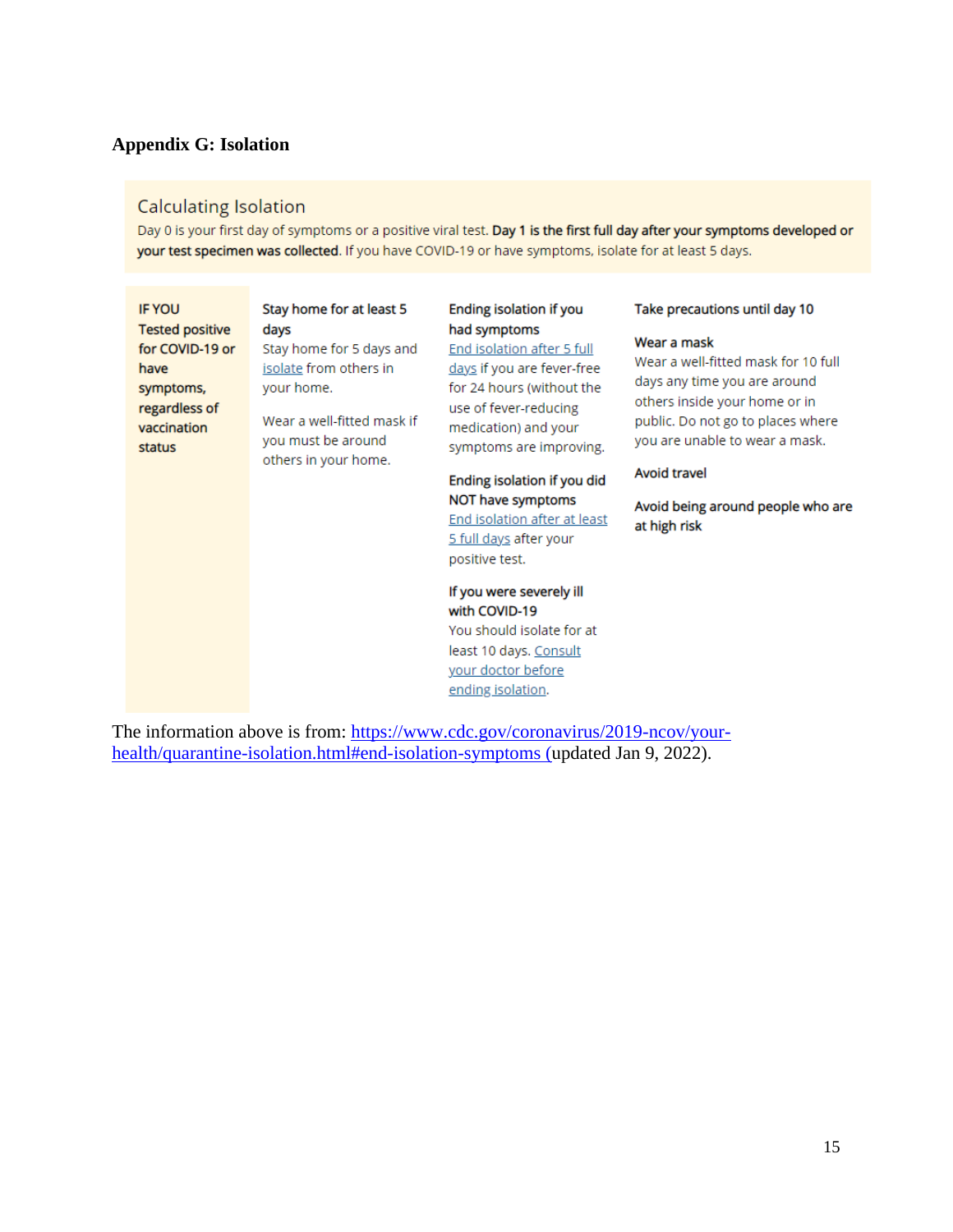# **Appendix H: Change Log**

# **Date of original version:** 8/26/2020

| Date of<br><b>Description of Change</b> |                                                                                                                                                                                                                                                                                                                                                                                                                                                                                                                                                                                              | <b>Author</b> |  |
|-----------------------------------------|----------------------------------------------------------------------------------------------------------------------------------------------------------------------------------------------------------------------------------------------------------------------------------------------------------------------------------------------------------------------------------------------------------------------------------------------------------------------------------------------------------------------------------------------------------------------------------------------|---------------|--|
| <b>Change</b>                           |                                                                                                                                                                                                                                                                                                                                                                                                                                                                                                                                                                                              |               |  |
| 9/9/2020                                | To reflect designation of close contacts from school<br>sports                                                                                                                                                                                                                                                                                                                                                                                                                                                                                                                               | Team          |  |
| 9/15/2020                               | To clarify conditions under which an outbreak<br>investigation is opened                                                                                                                                                                                                                                                                                                                                                                                                                                                                                                                     | Team          |  |
| 9/23/2020                               | To clarify the definition of close contacts in an<br>outbreak                                                                                                                                                                                                                                                                                                                                                                                                                                                                                                                                | Team          |  |
| 9/28/2020                               | To clarify case investigation process, AHOC, and bus<br>windows                                                                                                                                                                                                                                                                                                                                                                                                                                                                                                                              | Team          |  |
| 9/29/2020                               | To clarify the role of antigen testing and, separately,<br>school sports by creating Appendix B                                                                                                                                                                                                                                                                                                                                                                                                                                                                                              | Team          |  |
| 9/30/2020                               | To clarify bus exposures and, separately, to add<br>Appendix C for school-based testing documents                                                                                                                                                                                                                                                                                                                                                                                                                                                                                            | Team          |  |
| 10/2/2020                               | To clarify cleaning guidance and community-based<br>sports                                                                                                                                                                                                                                                                                                                                                                                                                                                                                                                                   | Team          |  |
| 10/4/2020                               | To add Appendix D, which will track all subsequent<br>revisions                                                                                                                                                                                                                                                                                                                                                                                                                                                                                                                              | <b>NDS</b>    |  |
| 10/31/2020                              | Updated Outbreak G section to match Table 4                                                                                                                                                                                                                                                                                                                                                                                                                                                                                                                                                  | AF            |  |
| 11/14/2020                              | Updated Community sports link, probable case<br>investigation, outbreak school letter                                                                                                                                                                                                                                                                                                                                                                                                                                                                                                        | AF            |  |
| 12/8/2020                               | Updated with changes to definition of "probable<br>case," case investigation prioritization, contact<br>tracing, quarantine, and community sports                                                                                                                                                                                                                                                                                                                                                                                                                                            | <b>JML</b>    |  |
| 12/12/2020                              | Updated background section and formatting                                                                                                                                                                                                                                                                                                                                                                                                                                                                                                                                                    | AF            |  |
| 2/25/2021                               | Updated requirements of quarantine and isolation for<br>those with a previous positive test in the last 90 days,<br>quarantine requirements for fully vaccinated<br>individuals; Addition to role of designated school<br>personnel, DOE contact tracing team and<br>superintendent if school deemed an outbreak, insert<br>page numbers; Updated guidance regarding<br>quarantine of individuals who are identified as close<br>contacts of a case and use of antigen testing, role of<br>the designated school personnel clarified use of<br>BinaxNOW testing for essential facultys/staff | MA            |  |
| 3/31/2021                               | Clarify the preliminary and official ending of<br>outbreak timelines, updated close contacts within a<br>school setting                                                                                                                                                                                                                                                                                                                                                                                                                                                                      | MA            |  |
| 5/13/2021                               | Addition of pooled testing guidance and home-based                                                                                                                                                                                                                                                                                                                                                                                                                                                                                                                                           | <b>MA</b>     |  |